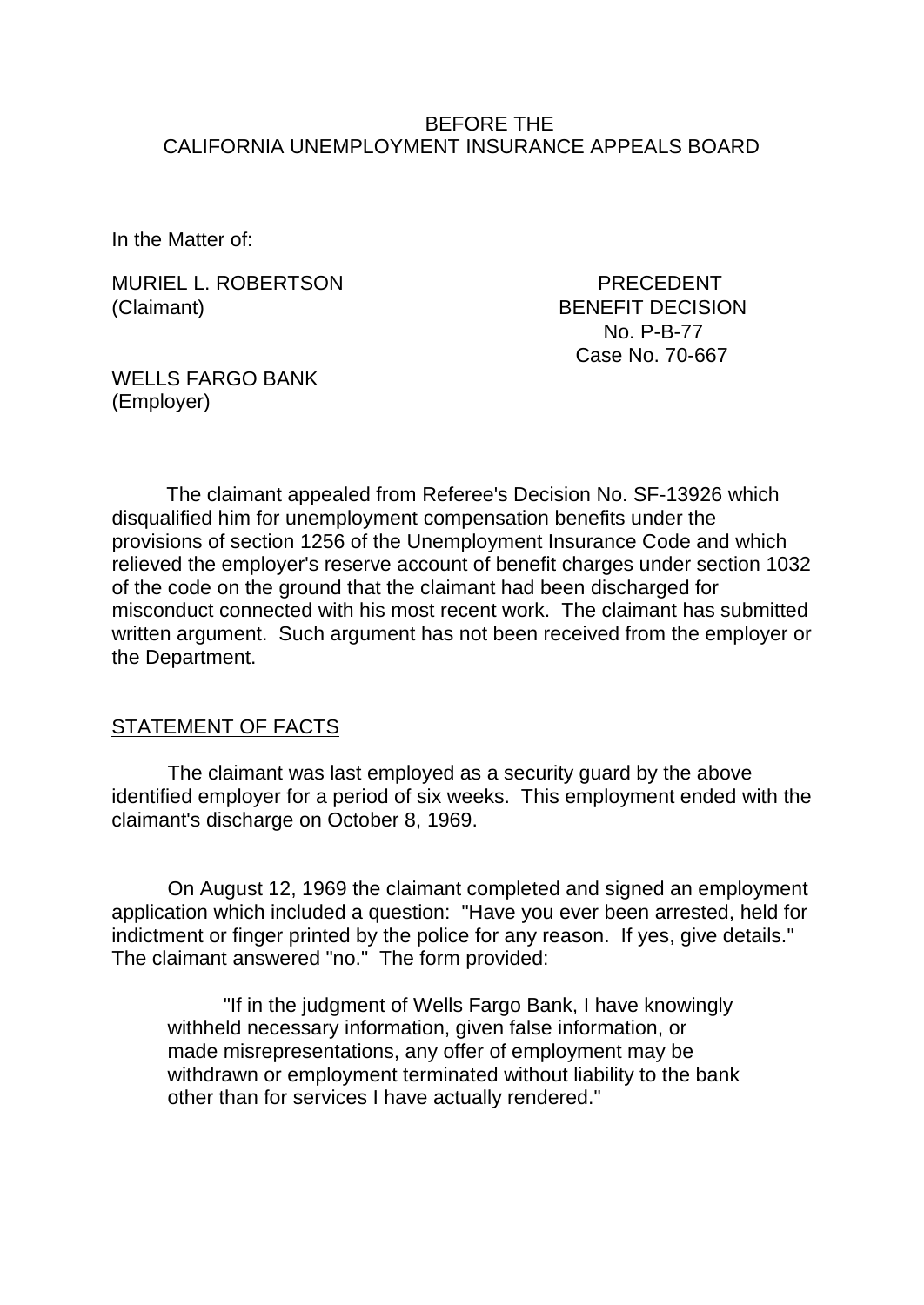The claimant was hired and commenced the performance of his duties which included the distribution of money carts on the various floors and general security work. The claimant performed his duties in a satisfactory manner. At about 1 p.m. on October 8, 1969 the claimant was advised that the employer had obtained a copy of his arrest record and that it would be necessary to discharge him. Thereafter, the claimant's supervisor discussed the claimant's record with the bank's auditing department in an effort to retain his services but was unsuccessful, and the claimant was discharged at the close of the work shift.

In accordance with standard procedures, the employer had taken the claimant's fingerprints and had a security check make on him. The claimant's record showed a number of arrests commencing in 1950 when he was still a minor. In 1956 he was arrested on suspicion of robbery. He was released three days later without any charges being filed against him. The most recent arrest was in 1957 and the charges were dismissed.

The claimant testified he did not reveal his arrest record when completing the employment application because he had been cleared by the Navy in 1966, had never been convicted of a crime, and considered the information to be irrelevant. He was aware of the distinction between being arrested and convicted.

The employer's vice-president testified that, if a prospective employee shows an arrest record on his employment application, a check is made and, if in the opinion of the employer's reviewing authority the arrest record is not serious and there are no convictions, a decision may be made to either hire or retain the individual in its employ. Normally, however, if the employee has failed initially to reveal his arrest record, he is discharged for withholding the information. In the claimant's case he was confronted with his arrest record but denied ever being arrested on suspicion of robbery. The reviewing authority, believing the claimant had had three opportunities to reveal his arrest record, concluded the claimant could not be retained in employment.

# REASONS FOR DECISION

If a claimant has been discharged for misconduct connected with his most recent work, he is held disqualified for benefits under section 1256 of the California Unemployment Insurance Code for the period prescribed in subdivision (a) of section 1260 of the code. In these circumstances, in accordance with code sections 1030 and 1032, the employer's reserve account may then be relieved of any charges for benefits which may be paid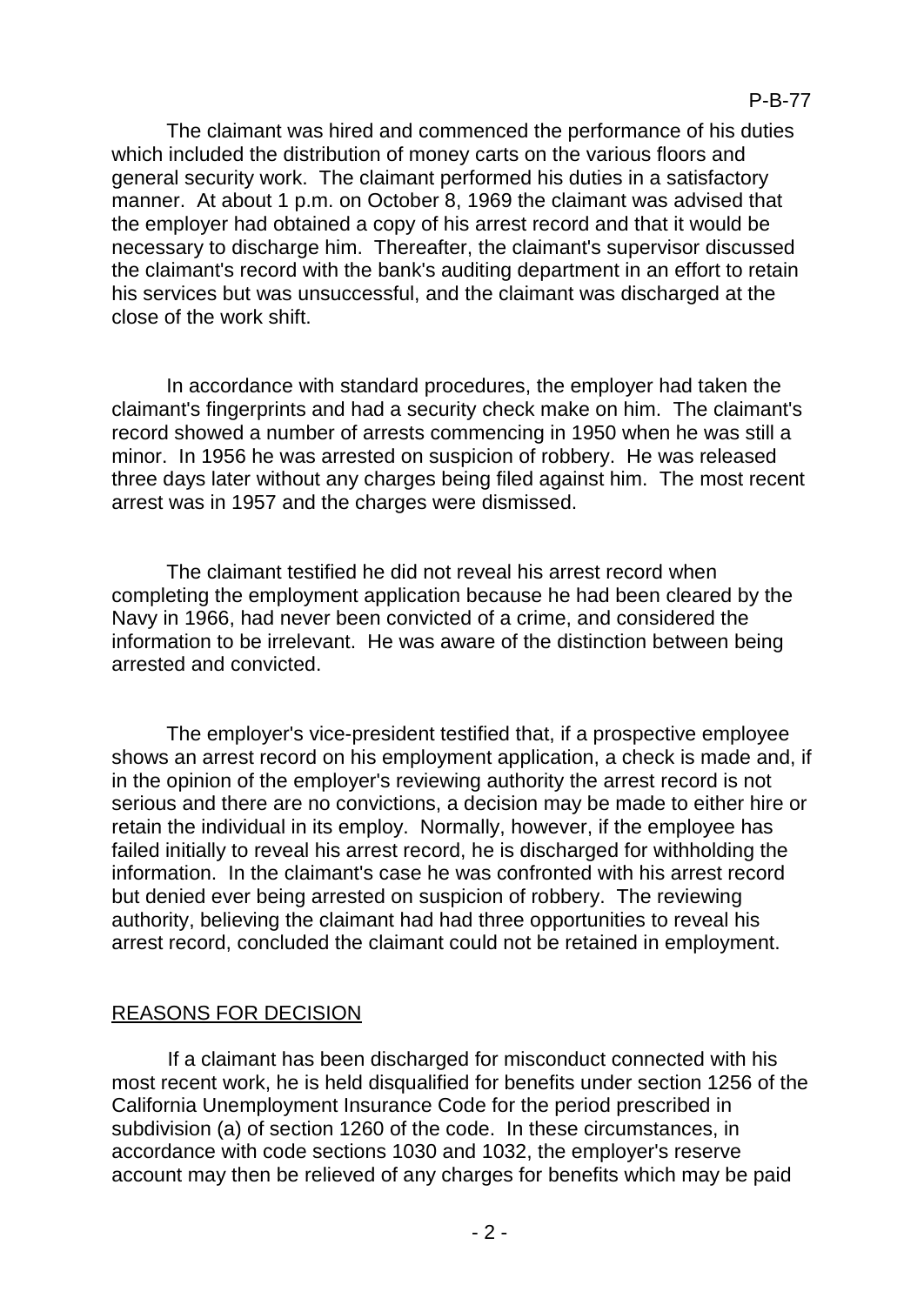to that particular claimant based upon wages paid to him during the base period of his claim.

A finding of misconduct must be based on probative evidence of a deliberate or wilful act or course of conduct in derogation of an employer's interests. Actual damage need not be proved for it is sufficient if the act or course of conduct "tends to injure the employer's interests." In Appeals Board Decision No. P-B-3, we reiterated this principle. We described the genesis of the term "misconduct" in the context of several judicial decisions, including the case of Maywood Glass Company v. Stewart (1959), 170 Cal. App. 2d 719, 339 Pac. 2d 947, the leading California judicial authority defining this term as used in sections 1256 and 1030 of the code.

In his written argument the claimant's attorney contends the claimant had good cause for his failure to reveal his arrest record in view of the fact that such disclosures have a "chilling effect" on gainful employment. He cites various studies made which indicate that a high percentage of employers will not hire individuals with an arrest record even though there have been no convictions.

We have no doubt that many employers do refuse to hire individuals with an arrest record, But, it is also true that many employers will hire under such circumstances after having had the opportunity to investigate the nature and reasons for the arrests. The record discloses that the instant employer does hire and retain individuals with an arrest record, after having had the opportunity to investigate the nature of the charges. However, it is standard procedure for this employer to terminate employees who have withheld such information or falsified the employment application at the time of hire.

Counsel for the claimant has cited no statutory authority prohibiting employers from questioning prospective employees concerning arrests or convictions, and we are not aware of any such prohibition. The California Labor Code does limit the areas of inquiry an employer may make in connection with prospective employment but the disclosure of an arrest record is not one of them. (See, for example, section 1420 of the Labor Code.) The act of making application for employment carries with it of necessity the requirement that matters of proper concern to a prospective employer are open to its inquiry. This inquiry may be very broad. Considering the nature of the job for which the claimant made application, security guard, and the nature of the employer's business, we can only conclude that the inquiry was proper and a necessary safeguard to the employer in the selection and retention of its employees.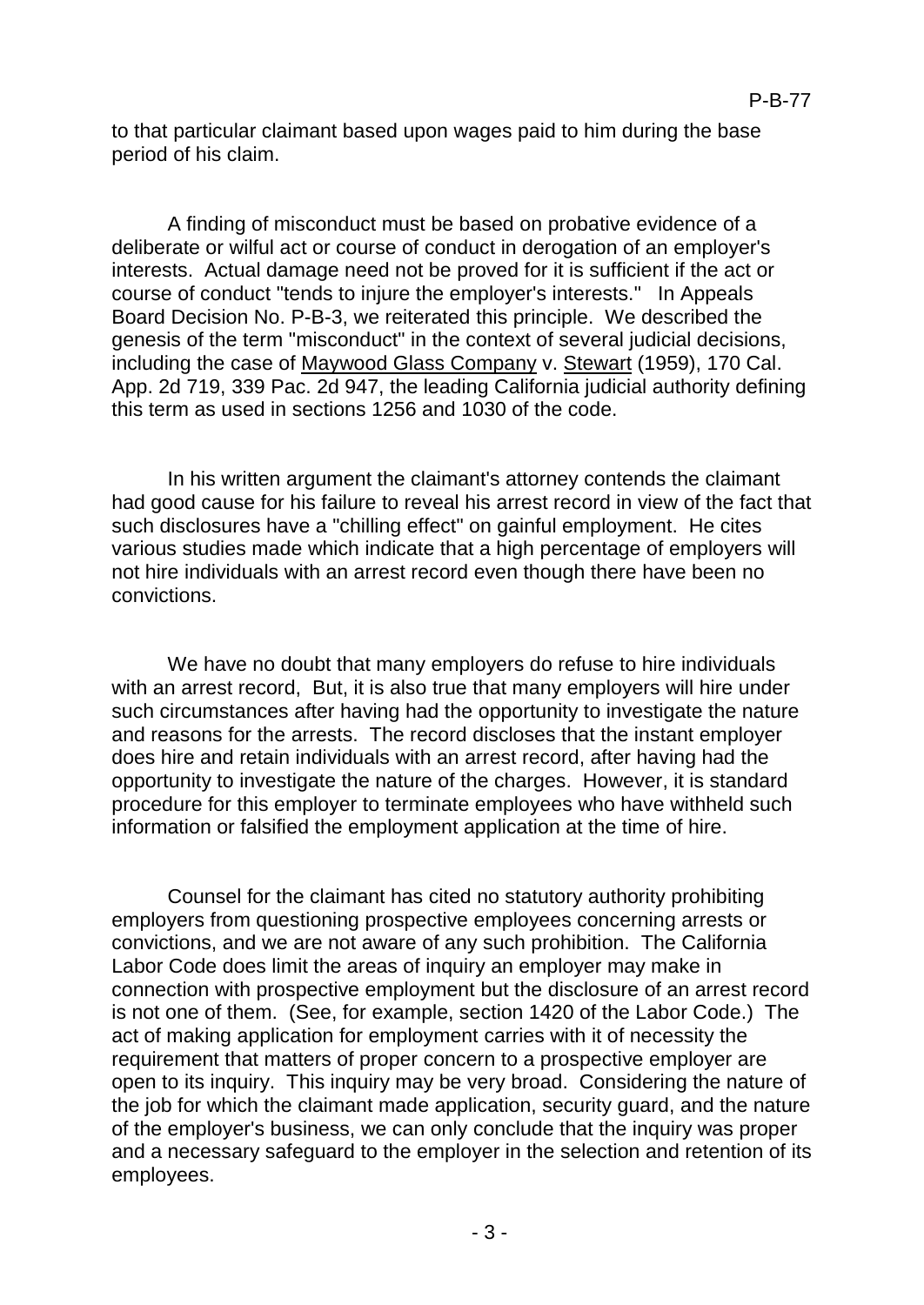We can find no basis for excusing the claimant's failure to reveal his arrest record. The claimant owed a duty to the employer to disclose his prior arrests. There was a substantial breach of that duty. The claimant was aware of his duty and did wilfully violate it. While the employer has not shown actual damage to its interest, the claimant's action did evince a disregard of the employer's interests and would tend to injure the employer. These are the essential elements which show that the claimant's discharge was for misconduct within the meaning of section 1256 of the code.

## DECISION

The decision of the referee is affirmed. Benefits are denied as provided in the referee's decision and the employer's account is relieved of charges.

Sacramento, California, May 26, 1970

## CALIFORNIA UNEMPLOYMENT INSURANCE APPEALS BOARD

ROBERT W. SIGG. Chairman

CLAUDE MINARD

JOHN B. WEISS

CONCURRING - Written Opinion Attached

LOWELL NELSON

DON BLEWETT